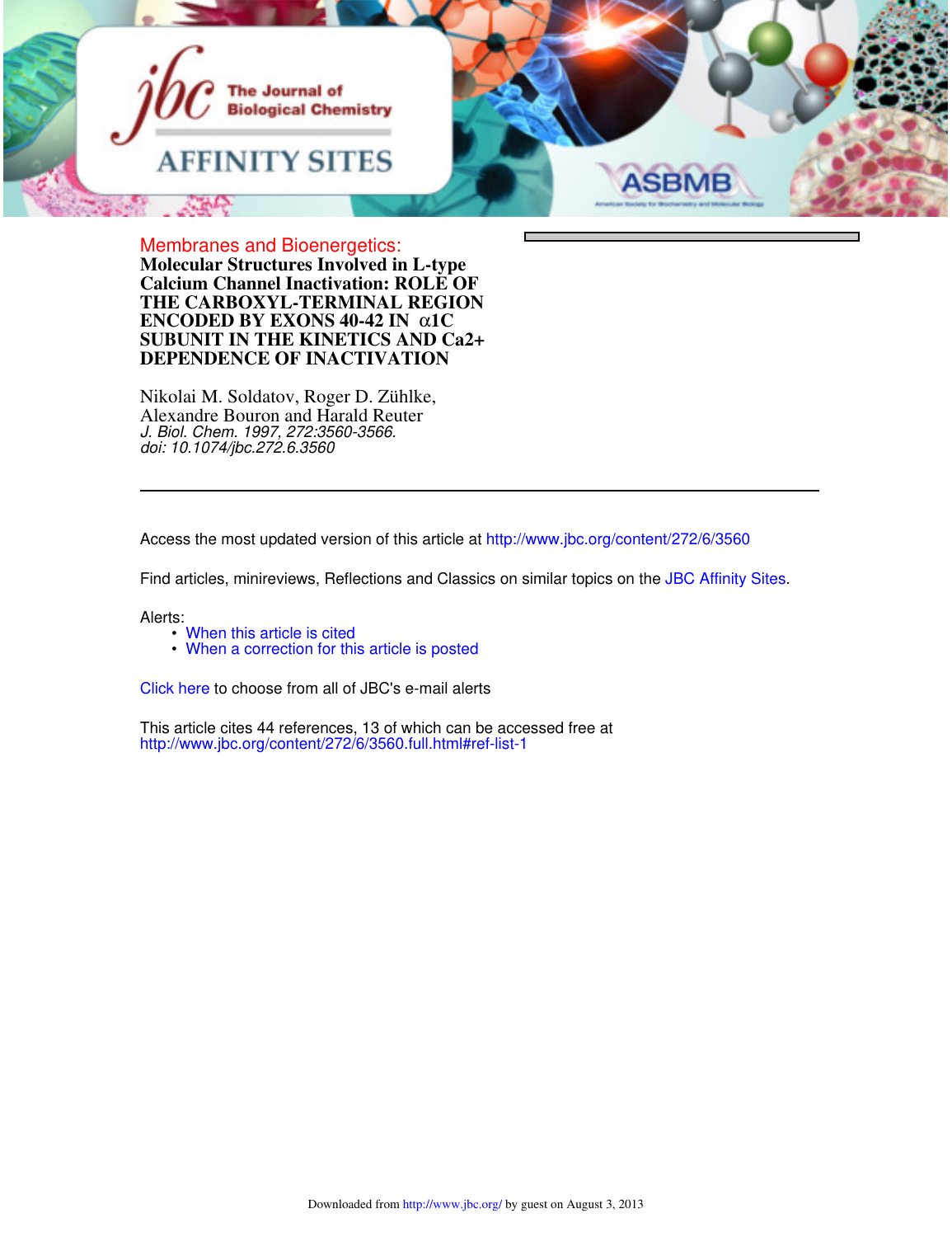# **Molecular Structures Involved in L-type Calcium Channel Inactivation**

ROLE OF THE CARBOXYL-TERMINAL REGION ENCODED BY EXONS  $40-42$  IN  $\alpha_{1C}$  SUBUNIT IN THE KINETICS AND  $Ca^{2+}$  DEPENDENCE OF INACTIVATION\*

(Received for publication, September 10, 1996, and in revised form, November 14, 1996)

## **Nikolai M. Soldatov‡§, Roger D. Zu¨ hlke‡, Alexandre Bouron, and Harald Reuter¶**

*From the Department of Pharmacology, University of Bern, CH-3010 Bern, Switzerland*

The pore-forming  $\alpha_{1C}$  subunit is the principal component of the voltage-sensitive L-type Ca<sup>2+</sup> channel. It has **a long cytoplasmic carboxyl-terminal tail playing a crit**ical role in channel gating. The expression of  $\alpha_{1C}$  sub**units is characterized by alternative splicing, which generates its multiple isoforms. cDNA cloning points to a** diversity of human hippocampus  $\alpha_{1C}$  transcripts in the **region of exons 40–43 that encode a part of the 662 amino acid carboxyl terminus. We compared electrophysiological properties of the well defined 2138-amino** acid  $\alpha_{1C,77}$  channel isoform with two splice variants,  $\alpha_{1C,72}$  and  $\alpha_{1C,86}$ . They contain alterations in the car**boxyl terminus due to alternative splicing of exons 40–** 42. The 2157-amino acid  $\alpha_{1C,72}$  isoform contains an inser**tion of 19 amino acids at position 1575. The 2139-amino** acid  $\alpha_{1C,86}$  has 80 amino acids replaced in positions 1572-1651 of  $\alpha_{1C,77}$  by a non-identical sequence of 81 **amino acids. When expressed in** *Xenopus* **oocytes, all three splice variants retained high sensitivity toward dihydropyridine blockers but showed large differences** in gating properties. Unlike  $\alpha_{1C,77}$  and  $\alpha_{1C,72}$ , Ba<sup>2+</sup> currents  $(I_{Ba})$  through  $\alpha_{1C,86}$  inactivated 8-10 times faster at 1**20 mV, and its inactivation rate was strongly voltage**dependent. Compared to  $\alpha_{1C,77}$ , the inactivation curves of  $I_{Ba}$  through  $\alpha_{1C,86}$  and  $\alpha_{1C,72}$  channels were shifted **toward more negative voltages by 11 and 6 mV, respectively.** Unlike  $\alpha_{1C,77}$  and  $\alpha_{1C,72}$ , the  $\alpha_{1C,86}$  channel lacks a **Ca2**<sup>1</sup> **-dependent component of inactivation. Thus the** segment 1572–1651 of the cytoplasmic tail of  $\alpha_{1C}$  is crit**ical for the kinetics as well as for the Ca2**<sup>1</sup> **and voltage dependence of L-type Ca2**<sup>1</sup> **channel gating.**

 $DHP<sup>1</sup>$ -sensitive  $Ca<sup>2+</sup>$  channels of class C (1) are voltagegated channels, which start to open at membrane voltages more positive than  $-40$  mV and slowly inactivate if Ba<sup>2+</sup> is the charge carrier. Inactivation is usually greatly accelerated if  $Ba^{2+}$  is replaced by  $Ca^{2+}$  (2). The channels are also designated as L-type and are multisubunit proteins composed of the poreforming  $\alpha_{1C}$  subunit, which contains high affinity binding sites for DHPs (3–7), and of the auxiliary  $\beta$  and  $\alpha_2$  $\delta$  subunits (8, 9). Analysis of the hydrophobicity profile of  $\alpha_{1C}$  indicates four repetitive motifs of similarity (I–IV), each composed of six transmembrane segments (S1–S6) (10). Both, the short aminoterminal tail encoded by exons 1 and 2, and the long carboxylterminal tail encoded by exons 38-50 of the human  $\alpha_{1C}$  gene (11) are located in the cytoplasm.

Expression of  $\alpha_{1C}$  is regulated through alternative splicing (12), which has primarily been detected in the membranespanning regions of the molecule. However, there is evidence that the carboxyl-terminal tail is also affected by alternative splicing. Two partial transcripts have been identified in a cDNA library of human hippocampus (11, 13). They show that exons 40–43 encoding the second quarter of the putative cytoplasmic tail of the  $\alpha_{1C}$  molecule are subject to alternative splicing and may give rise to new  $\alpha_{1C}$  splice variants in the brain.

The functional role of the carboxyl-terminal tail attracts much attention because of its potential involvement in channel gating. Removal of approximately 70% of the tail causes an increase in the opening probability of the rabbit cardiac  $\alpha_{1C}$ channel (14). A similar deletion mutant of the human cardiac  $\alpha_{1C}$  showed faster inactivation of the channel as compared to the wild-type channel (15). It has been concluded that this tail part of  $\alpha_{1C}$  may serve as a critical component of the gating structure that influences inactivation properties of the channel (15).

In this report we describe two recombinant plasmids, pHLCC72 and pHLCC86, which contain alternative exons encoding parts of the carboxyl-terminal tails that are found in human hippocampus transcripts. After expression in *Xenopu*s oocytes, we have analyzed electrophysiological properties of  $\alpha_{1C,72}$  and  $\alpha_{1C,86}$  channels and compared them with the reference  $\alpha_{1C,77}$  channel (16). The results of our study show that amino acids encoded by exons 40–42 are important for the voltage dependence of activation and inactivation of the current through these channels, as well as for the kinetics and  $Ca^{2+}$  dependence of inactivation.

## MATERIALS AND METHODS

## 3560 **This paper is available on line at http://www-jbc.stanford.edu/jbc/**

<sup>\*</sup> This work was supported by Grant 31-45093.95 from the Swiss National Science Foundation and a grant from the Sandoz Foundation. The costs of publication of this article were defrayed in part by the payment of page charges. This article must therefore be hereby marked "*advertisement*" in accordance with 18 U.S.C. Section 1734 solely to indicate this fact.

*The nucleotide sequence(s) reported in this paper has been submitted to the GenBank*TM*/EBI Data Bank with accession number(s) Z74996, Z34815, and Z34817.*

<sup>‡</sup> These authors have contributed equally to this study.

<sup>§</sup> Present address: Dept. of Pharmacology, Georgetown Medical Center, Washington, DC 20007.

<sup>¶</sup> To whom correspondence should be addressed: Dept. of Pharmacology, University of Bern, Friedbühlstrasse 49, CH-3010 Bern, Switzerland. Tel.: 41-31-632-3281; Fax: 41-31-632-4992.

<sup>1</sup> The abbreviations used are: DHP, dihydropyridine; BAPTA, 1,2 bis(2-aminophenoxy)ethane-*N,N,N',N'*-tetraacetic acid Na<sub>4</sub> salt; nt, nucleotide(s); *V<sup>h</sup>* , holding potential.

*Preparation of cDNAs Encoding* <sup>a</sup>*1C Subunit Splice Variants—*All splice variants were constructed within the frame of pHLCC77 (16) composed of exons 1–20, 22–30, 32–44, and 46–50 using the pBluescript  $SK(-)$  vector (Stratagene) flanked at the 5'-end with *HindIII BglII* and at the 3'-end with *BglII/BamHI* fragments of the *Xenopus*  $\beta$ -globin gene untranslated region sequences, respectively (17, 18). The recombinant plasmid pHLCC86 was prepared by replacing nucleotides 5104–5482 of pHLCC77, encoding exons 41 and 42, with the *Bsa*I/*Bgl*II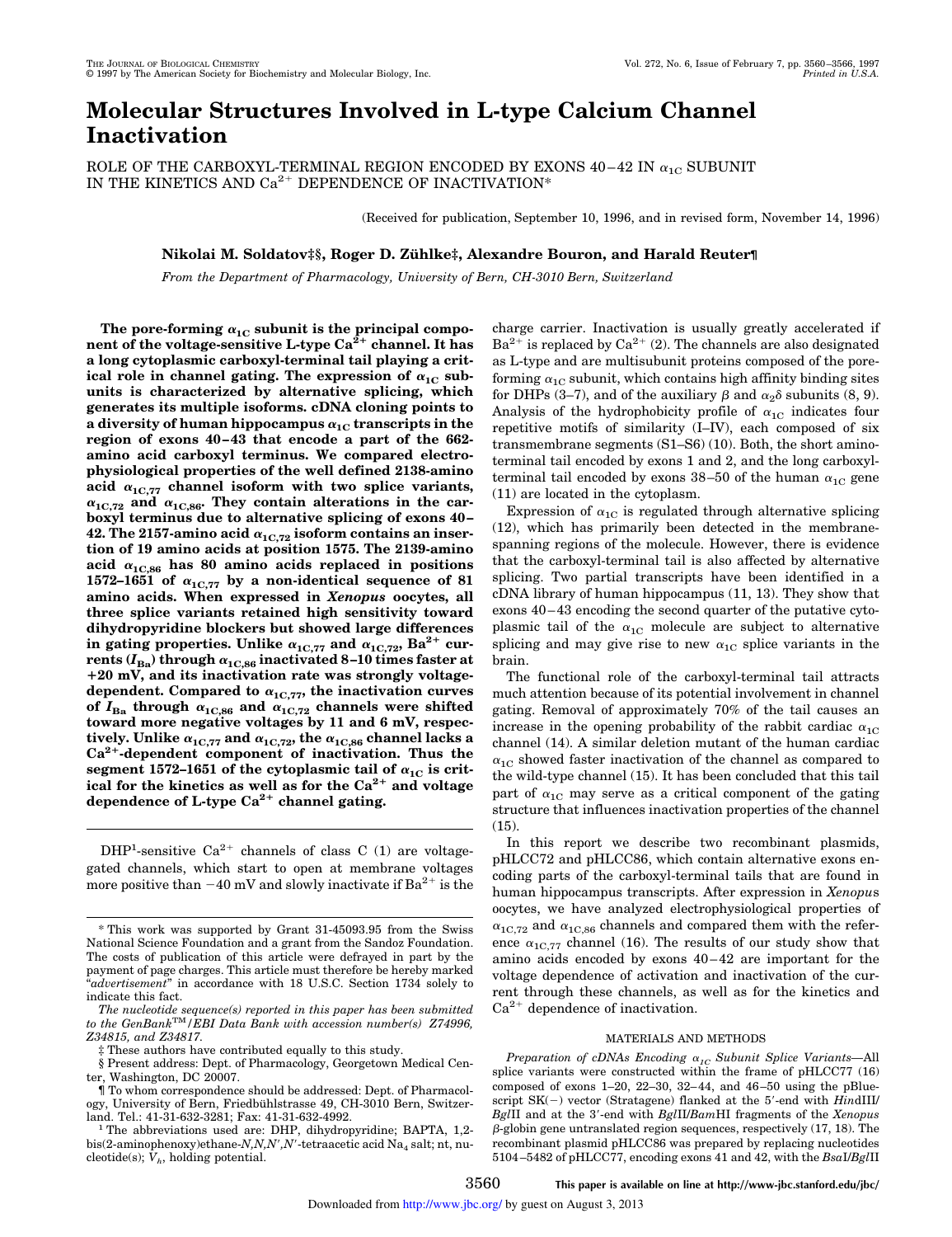fragment of the coding frame of h54 cDNA, containing exons 40A and 40B and an upstream region of exon 43A (11). The recombinant plasmid pHLCC72 was constructed by substituting the *Sfu*I (3726)/*Sca*I (5348) fragment of pHLCC77 with the respective fragment of h2.05 cDNA (11, 13), containing exon 41A with its 57-nt extension in the upstream direction. Nucleotide sequences of all obtained cDNAs were verified by the modified dideoxy termination method (19).

Template DNAs were linearized by digestion with *Bam*HI (pHLCC77 and pHLCC86) or *Not*I (pHLCC72), and capped transcripts were synthesized *in vitro* with T7 RNA polymerase using the mRNA cap kit (Stratagene).

*Expression of Ca2*<sup>1</sup> *Channels in Xenopus Oocytes—Xenopus laevis* oocytes were defolliculated 1 day before injection (20). cRNA samples were dissolved in 5 mM HEPES, pH 6.8, and oocytes were injected with 50–100 nl of a mixture containing cRNAs (0.5  $\mu$ g/ $\mu$ l) for an  $\alpha_{1C}$  splice variant, and for  $\alpha_2 \delta(21)$  and  $\beta_1$  (22, 23) subunits in equimolar ratio. In some experiments  $\beta_{2A}$  or  $\beta_3$  (24) subunits instead of  $\beta_1$  were used. Injected oocytes were stored for 5–8 days at 18 °C in sterile Barth's medium supplemented with 100 units of penicillin/ml and 100  $\mu$ g of streptomycin/ml (Boehringer Mannheim, Rotkreuz, Switzerland). The medium was changed daily. Whole-cell Ba<sup>2+</sup> currents ( $I_{Ba}$ ) were recorded by a two-electrode voltage clamp method using an Axoclamp 2-A amplifier (Axon Instruments, Burlingame, CA) or a Warner Oocyte Clamp OC-725C (Warner Instrument Corp., Hamden, CT). Glass pipettes (Clark Electromedical Instruments, United Kingdom) were filled with 3 M CsCl and had resistances between 0.2 and 1 megohms. Throughout the experiments oocytes were continuously superfused at 5–15 ml/min. The  $Ba^{2+}$  bathing solution contained (in mM):  $Ba(OH)_{2}$  40, NaOH 50, KOH 1, HEPES 10 (pH 7.4 with methanesulfonic acid). Isradipine-containing solutions were prepared freshly from a stock solution.

In some experiments  $Ca^{2+}$  was used as charge carrier through the channels. One to 5 h prior to the recording of  $Ca^{2+}$  currents  $(I_{Ca})$ , oocytes were injected with 50 nl of a BAPTA solution containing 40 mM Na<sup>4</sup> -BAPTA and 10 mM HEPES (pH 7 with KOH). The bathing solution contained (in mM):  $Ca(\text{NO}_3)_2$  40, NaOH 50, KOH 1, HEPES 10 (pH 7.4 with methanesulfonic acid).

Voltage-clamp commands, current recordings and leak current subtraction were performed by means of the EPC software (Cambridge Electronic Design, Cambridge, UK). The EPC software analysis module, the KaleidaGraph software (Abelbeck, Reading, CA), and the FigP software (Biosoft, Ferguson, MO) were used for the data analysis. Statistical values are given as means  $\pm$  S.E. Membrane currents, filtered at 0.5–1 KHz and sampled at 2 KHz, were triggered by 0.25- or 1-s step depolarizations applied from  $V_h$  of  $-90$  mV at a frequency of 0.033 Hz. All experiments were performed at room temperature (20–22 °C).

Inactivation characteristics of  $I_{Ba}$  through the three  $\alpha_{1C}$  splice variants were measured with 2-s conditioning pre-pulses. An increase of the duration of conditioning pre-pulses from 2 s to 20 s produced, in all tested  $\alpha_{1C}$  splice variants, an additional shift of the inactivation curves by  $6 \pm 2$  mV toward more negative potentials without changes in their steepness, indicating that a steady state had not been reached with 2-s pre-pulses. However, the long pre-pulses were poorly tolerated by many oocytes; therefore, all inactivation curves reported in this paper have been obtained with a 2-s pre-pulse protocol and consequently are called "isochronic" inactivation curves.

To compare the sensitivities of  $\alpha_{1{\rm C}}$  splice variants toward DHPs, we have measured the fractional inhibition of  $I_{Ba}$  at  $V_h$  = -90 mV by different concentrations of  $(+)$ -isradipine ranging from 10 nM to 1  $\mu$ M. After application of isradipine,  $I_{Ba}$  was monitored at 30-s intervals until an equilibrium of the inhibition was reached. In these experiments endogenous, DHP-insensitive Ca<sup>2+</sup> or Ba<sup>2+</sup> currents (20) were not subtracted from recorded peak  $I_{\text{Ba}}$  amplitudes.

#### RESULTS

*Structural Features of the Studied Splice Variants—*We have compared electrophysiological properties of human  $\alpha_{1C}$  splice variants:  $\alpha_{1C,77}$  and two of its homologues,  $\alpha_{1C,72}$  and  $\alpha_{1C,86}$ . Both homologues contain substitutions in the region of exons 40–42 encoding the second quarter of the putative cytoplasmic tail of  $\alpha_{1C}$  (Fig. 1, *upper panel*, see diagram). The recombinant plasmids for  $\alpha_{1C,72}$  (pHLCC72) and for  $\alpha_{1C,86}$  (pHLCC86) were prepared by incorporation of partial cDNA clones (h2.05 and h54) into the nucleotide sequence of pHLCC77. These partial clones have been isolated earlier from the human hippocampus cDNA library (11, 13) and proved to be products of alternative



FIG. 1. **Electrophysiological properties and location of vari**able parts of three  $\alpha_{1C}$  splice variants. Schematic diagrams (*upper panel*) show the arrangement of exons, numbered according to Ref. 10, in three  $\alpha_{1C}$  splice variants. Exons incorporated into the coding sequences are shown in *bold lines*. Deleted exons are shown in *light lines*. *Shaded boxes* point to exons found in human hippocampus transcripts. The *inset* shows the test pulse protocol for the traces of  $I_{Ba}$  through  $\alpha_{1C,86}$  (*A*),  $\alpha_{1C,72}$  (*B*), and  $\alpha_{1C,77}$  (*C*). Averaged isochronic inactivation curves (12–16 experiments) of  $I_{\text{Ba}}$  through  $\alpha_{1\text{C},86}$  (*D*),  $\alpha_{1\text{C},72}$  (*E*), and  $\alpha_{1C,77}$  (*F*) were obtained with 2-s conditioning pre-pulses (protocol not shown). The equation for fitting the data is given in Table II. *G–I*, averaged current-voltage relationships  $(10-18 \text{ experiments})$  of  $I_{Ba}$ through  $\alpha_{1C,86}$ ,  $\alpha_{1C,72}$ , and  $\alpha_{1C,77}$ . Test pulses were applied at 30-s intervals. The equation for fitting the data is given in Table III.  $V_h$  = –90 mV. Pore-forming  $\alpha_{1{\rm C}}$  subunits were co-expressed with auxiliary  $\beta_1$ and  $\alpha_2\delta$  subunits at a 1:1:1 molar ratio.

splicing of one and the same  $\alpha_{1C}$  gene (11). The nucleotide sequence of exon 41 in pHLCC72 is extended by 57 nt in the upstream direction and thus produces an insertion of 19 residues into the amino acid sequence of the  $\alpha_{1C,72}$  channel at position 1575. In pHLCC86, 17 nt are deleted from the 3'-end of exon 40, the 102-nt exon 41 is replaced by the 118-nt exon 40B, and the 128-nt exon 42 is replaced by a 132-nt extension of exon 43 in the upward direction. Thus, 247 nt of the original pHLCC77 cDNA are replaced in pHLCC86 by 250 nt of a new coding sequence. At the amino acid level, this results in the replacement of 80 amino acid residues (1572–1651) of  $\alpha_{1C,77}$ with 81 essentially non-identical amino acids in  $\alpha_{1C,86}$  (Fig. 1). Amino acid alignments of the variable parts of the constructs have already been published (11). Because of this long stretch of non-identical amino acids, no mutagenesis has been attempted so far. All other parts of the recombinant channels studied in this work were unchanged.

None of the studied splice variants has yet been shown to be expressed in the brain. The  $\alpha_{1C,86}$  channel is an "artificial" splice variant of the human  $\alpha_{1C}$ . The partial cDNA clone h54 used to construct pHLCC86 shows further variability due to alternative splicing downstream of exon 43, which was not incorporated into the recombinant plasmid. A full-size transcript has not yet been cloned. Moreover, a fragment of an intron upstream of exon 40A indicates that h54 is not a part of a functional transcript but rather a product of post-transcriptional processing of the  $\alpha_{1C}$  mRNA. However, both  $\alpha_{1C,72}$  and  $\alpha_{1C,86}$  showed a number of new characteristics pointing to an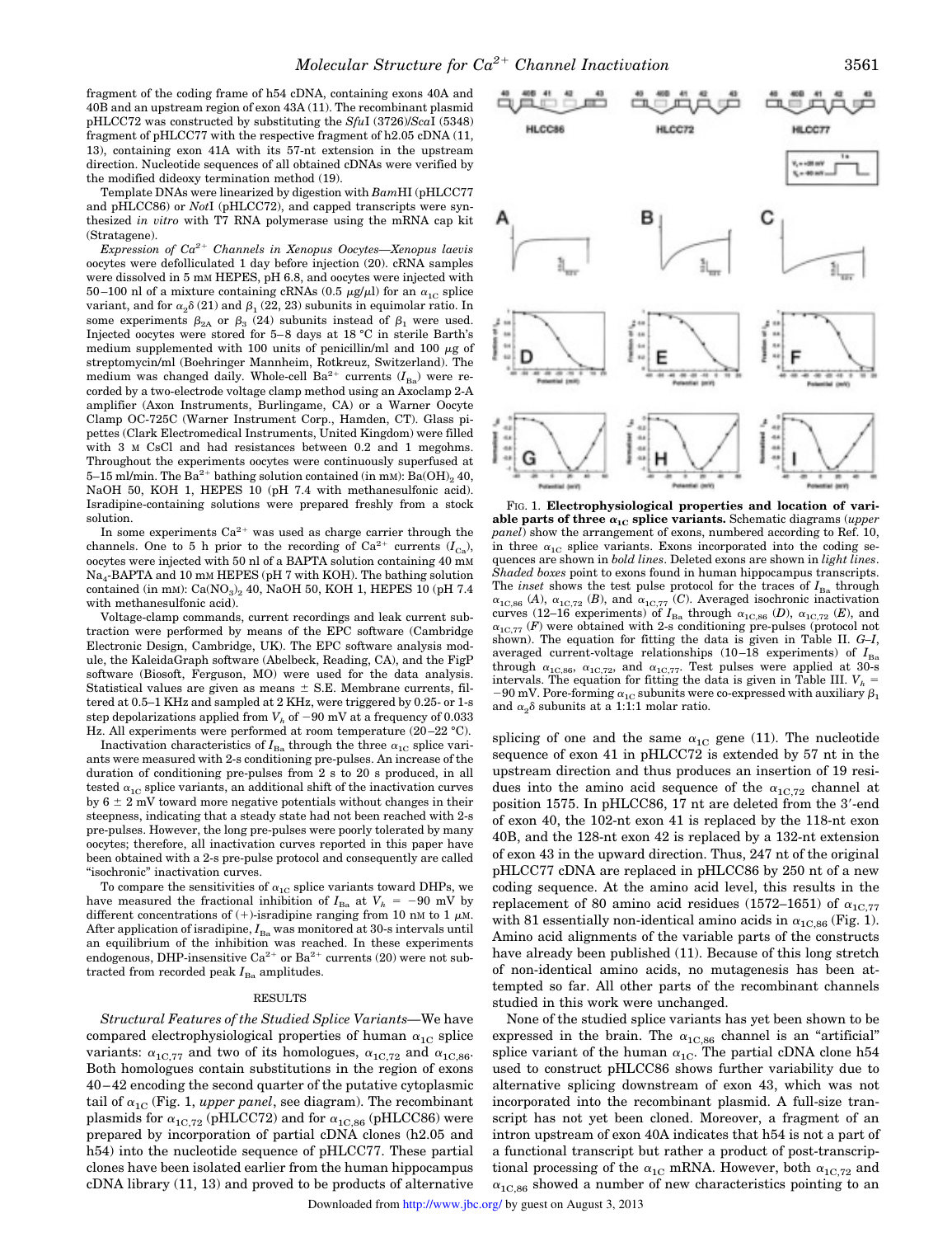### TABLE I

*Dependence of the kinetics of the*  $I_{Ba}$  *decay on the type of co-expressed*  $\alpha_{IC}$  and  $\beta$  *subunits* 

Inactivation time constants,  $\tau$ , of  $I_{Ba}$  were determined by test pulses to +20 mV from  $V_h = -90$  mV. For  $\alpha_{1C,72}$  and  $\alpha_{1C,77}$  channels,  $\tau$  was obtained from a single-exponential equation:  $I(t) = I_{\infty} + I$ -exp $(-t$ current. The best fit for the current through the  $\alpha_{1C,86}$  channel was obtained by a bi-exponential equation:  $I(t) = I_{\infty} + I_f \exp(-t/\tau_p) + I_s \exp(-t/\tau_s)$ , where  $f$  and  $s$  stand for fast and slow components, respectively.  $I_{Ba}$  fractions refer to the respective contributions of fast and slow components to the total current through  $\alpha_{1C,86}$ . In all cases the subunit composition of the analyzed channels was  $\alpha_{1C}$ ; $\beta$ ; $\alpha_2\delta$  (1:1:1, moles). *n* = number of tested oocytes. \*,  $p < 0.05$  compared to the respective  $\alpha_{1{\rm C},77}$  channel (one-way ANOVA and Tukey test).

| $\alpha_{1C}$ subunit $(\tau)$    | $\beta$ subunit |                    | $I_{\text{Ba}}$ fractions | $\boldsymbol{n}$ |
|-----------------------------------|-----------------|--------------------|---------------------------|------------------|
|                                   |                 | ms                 | $\%$                      |                  |
| $\alpha_{1C,77}$                  | β,              | $484 \pm 22$       |                           | 13               |
|                                   | $\beta_{2A}$    | $590 \pm 62$       |                           |                  |
|                                   | $\beta_3$       | $1,341 \pm 144$    |                           | $\overline{2}$   |
| $\alpha_{1{\rm C},72}$            |                 | $382 \pm 13^*$     |                           | 14               |
|                                   | $\beta_{2A}$    | $721 \pm 90$       |                           | 4                |
| $\alpha_{1C.86}$ (fast component) | $\beta_1$       | $47.5 \pm 2.6^*$   | $84.6 \pm 1.3$            | 12               |
|                                   | $\beta_{2A}$    | $71.3 \pm 6.7^*$   | $70.2 \pm 7.7$            | $\boldsymbol{2}$ |
|                                   | $\beta_3$       | $55.8 \pm 3.9^*$   | $79.4 \pm 2.6$            | $\mathbf{2}$     |
| $\alpha_{1C,86}$ (slow component) | $\beta_1$       | $210.5 \pm 10.2^*$ | $15.4 \pm 1.3$            | 12               |
|                                   | $\beta_{2A}$    | $272.2 \pm 6.8^*$  | $29.8 \pm 7.7$            | $\mathbf{2}$     |
|                                   | $\beta_{3}$     | $202.1 \pm 7.6^*$  | $20.6 \pm 2.6$            | $\overline{2}$   |

involvement of sequences encoded by exons 40–42 in important gating properties of the channel.

*Differences between*  $\alpha_{1C,77}$ ,  $\alpha_{1C,72}$ , and  $\alpha_{1C,86}$  *in Inactivation*, *Current-Voltage Relations, and Sensitivity to DHP Blockers—* When cRNAs for  $\alpha_{1C,77}$ ,  $\alpha_{1C,72}$ , or  $\alpha_{1C,86}$  were co-injected into *Xenopus* oocytes with cRNAs for auxiliary  $\alpha_2 \delta$  (21) and  $\beta_1$ subunits (22, 23), they gave rise to functional  $Ca^{2+}$  channels with significantly different electrophysiological properties. Fig. 1 ( $A-C$ ) show traces of  $I_{Ba}$  through splice variants of the poreforming  $\alpha_{1C}$  subunit recorded in response to depolarizing voltage clamp steps to  $+20$  mV (1 s) from  $V_h = -90$  mV. The inactivation kinetics of  $I_{Ba}$  through  $\alpha_{1C,86}$  was much faster than that through  $\alpha_{1C,77}$  and  $\alpha_{1C,72}$  channels. A direct comparison of time constants  $(τ)$  of inactivation obtained from exponential fits of the current traces is shown in Table I. In the case of  $\alpha_{1C,77}$ and  $\alpha_{1C,72}$ , the kinetics of the  $I_{Ba}$  decay was fitted best by a single-exponential function. For  $\alpha_{1C,86}$  an exponential fit indicated two time constants, where the slow time constant,  $\tau_{\rm s}$ , was approximately 4 times that of the fast time constant,  $\tau_f$  (Table I). Subtraction of the DHP-insensitive, endogenous  $I_{Ba}$  did not change significantly the absolute  $\tau$  values. With  $\beta_1$  co-expressed, the fast component of the inactivation phase of  $I_{Ba}$ through  $\alpha_{1C,86}$  comprised 84.6  $\pm$  1.3% (*n* = 12) of the total current recorded with a 1-s pulse, while the slow component was  $15.4 \pm 1.3\%$  ( $n = 12$ ) (Table I). The slow component of  $I_{Ba}$ through  $\alpha_{1C,86}$  was still significantly faster than that through  $\alpha_{1{\rm C},77}$  or  $\alpha_{1{\rm C},72}$  channels (Table I).

The time constants of inactivation of  $I_{Ba}$  through  $\alpha_{1C,77}$ ,  $\alpha_{1C,72}$  and  $\alpha_{1C,86}$  showed different voltage dependences (Fig. 2*A*). In the case of  $\alpha_{1C,77}$ , the time constant of inactivation of  $I_{Ba}$ decreased only slightly from  $\tau_{(0)} = 455 \pm 38$  ms at 0 mV to  $\tau_{(+40)}$  $= 347 \pm 18$  ms at  $+40$  mV ( $n = 15$ ), *i.e.* by a factor of 1.3 (Fig. 2, *B* and *C*). Similarly, only a small voltage dependence of inactivation time constants was observed for  $\alpha_{1C,72}$ . In the  $\alpha_{1C,86}$  channel, however, a more than 3.5-fold decrease of the fast inactivation time constant, from  $\tau_{(0)} = 113 \pm 14$  ms  $(n = 10)$  to  $\tau_{(+40)} = 29 \pm 1$  ms  $(n = 14)$  was measured (Fig. 2, *B* and *C*).

To characterize further the inactivation properties of the three splice variants of  $\alpha_{1C}$ , we examined the rate of recovery of  $I_{\text{Ba}}$  from inactivation. Fig. 3 shows the ratio of maximum amplitudes of  $I_{Ba}$  elicited by two consecutive test pulses with different intervals. The duration of the first pulse was 0.4, 2, or 3 s for  $\alpha_{1C,86}$ ,  $\alpha_{1C,72}$ , and  $\alpha_{1C,77}$ , respectively, a time required to reach 80–90% of inactivation of the currents through these channels. The second pulse lasted 400 ms. In Fig. 3 the ratios of  $I_{Ba}$  at pulse 2 divided by  $I_{Ba}$  at pulse 1 are plotted as function



FIG. 2. **Dependence of**  $I_{Ba}$  **inactivation kinetics on membrane potential.** *A*, traces of  $I_{Ba}$  recorded at 0, +20, and +40 mV. The voltage dependence of the inactivation time constant  $(\tau)$  was determined by fitting current traces of  $I_{Ba}$  in the range of 0 to  $+40$  mV with exponential functions (*B*). Values of  $\tau$  for  $\alpha_{1C,72}$  (**C**),  $n = 10$ ) and  $\alpha_{1C,77}$  ( $\odot$ ,  $n = 15$ ) were determined by mono-exponential fitting. A bi-exponential approximation was used to obtain  $\tau$  values for  $\alpha_{1C,86}$ ; only the fast component has been plotted in *B* and *C*  $(\square, n = 10-14)$ . To illustrate differences in the voltage dependence of  $\tau$  for the three  $\alpha_{1C}$  splice variants, the values of  $\tau$  at each potential were normalized with respect to  $\tau$  at  $+40$  mV (*C*). The subunit composition of the analyzed channels was  $\alpha_{1C}$ : $\beta_1$ : $\alpha_2\delta$ (1:1:1, mol).

of the time intervals between the two pulses. This represents the fractional recovery of  $I_{Ba}$  from inactivation. Only the initial phase of recovery of  $I_{Ba}$  from inactivation could be fitted with a single-exponential function. This phase had approximately the same time constant for all three  $\alpha_{1C}$  splice variants (Fig. 3). However,  $I_{Ba}$  through the  $\alpha_{1C,86}$  channel reached full recovery much faster than  $I_{Ba}$  through  $\alpha_{1C,72}$  and  $\alpha_{1C,77}$ . At the 0.15-s interval between pulses, when 93  $\pm$  1% ( $n = 4$ ) of  $I_{Ba}$  through  $\alpha_{1{\rm C},86}$  had recovered, only 57  $\pm$  2% of  $I_{\rm Ba}$  through  $\alpha_{1{\rm C},72}$  and  $56 \pm 2\%$  for  $\alpha_{1C,77}$  were available. With 16-s intervals between pulses, all measured  $I_{Ba}$  had almost completely recovered from inactivation.

As reported previously  $(21, 24)$ , auxiliary  $\beta$ -subunits affect, among other properties, the kinetics of the  $Ca^{2+}$  channel current. We have found that  $\beta_1$ ,  $\beta_{2A}$  or  $\beta_3$  subunits, when coexpressed with  $\alpha_2\delta$  and the splice variants of  $\alpha_{1C}$  subunits, caused modulatory effects on the inactivation kinetics of  $I_{Ba}$ , which, however, were smaller than the differences between  $\alpha_{1C,86}$  and  $\alpha_{1C,77}$  or  $\alpha_{1C,72}$  (Table I).

Alternative splicing of exons 40–42 affects gating properties of the channel. Table II and Fig. 1 (*D–F*) show isochronic (2-s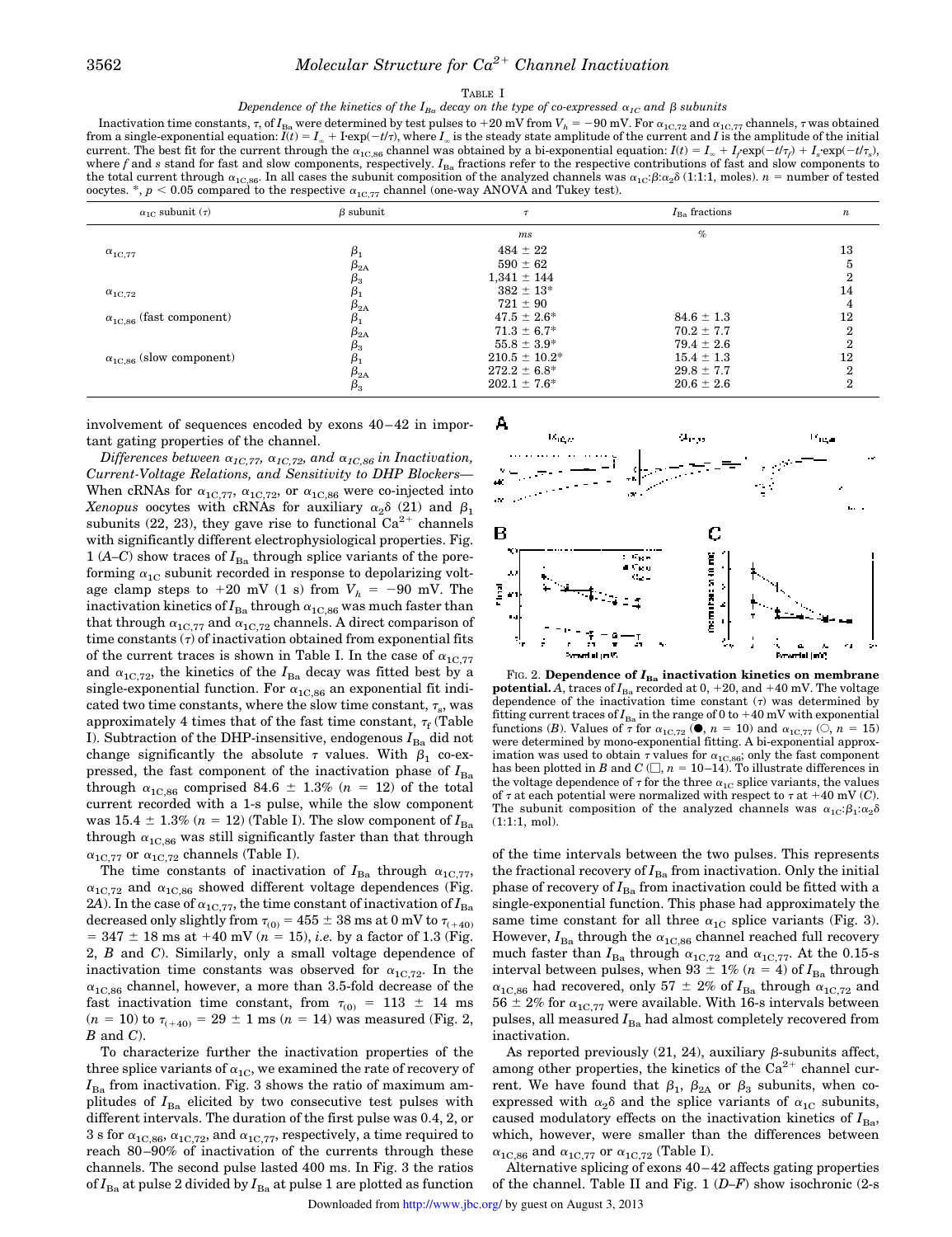pre-pulses) inactivation characteristics of  $I_{\text{Ba}}$  through the three  $\alpha_{1C}$  splice variants. Isochronic inactivation curves were shifted toward negative potentials by 5 mV ( $\alpha_{1C,72}$ ) and 11 mV ( $\alpha_{1C,86}$ ) with respect to that of  $\alpha_{1C,77}$  (Fig. 1, *D–F*; Table II, see  $\dot{V}_{0.5}$ values). The slopes of isochronic inactivation curves were less steep for  $\alpha_{1C,86}$  and  $\alpha_{1C,72}$  channels than for  $\alpha_{1C,77}$  (Table II). Thus, cooperativity in the mechanism leading to inactivation of  $I_{\text{Ba}}$  may be different for  $\alpha_{1\text{C},86}$  and  $\alpha_{1\text{C},72}$  than for  $\alpha_{1\text{C},77}$ .

Current-voltage relationships also point to differences in the voltage dependence of  $I_{Ba}$  through  $\alpha_{1C,77}$  as compared to the other two splice variants (Table III, Fig. 1, *G–I*). In contrast to the negative shift of the inactivation curves of  $I_{\text{Ba}}$  through  $\alpha_{1C,72}$  and  $\alpha_{1C,86}$ , their values for half-maximal activation were shifted toward more positive potentials by 6 mV and 11 mV, respectively (Fig. 1, *G–I*, and Table III). These data suggest that structural changes produced by alternative splicing of exons 40–42 in  $\alpha_{1C}$  influence the voltage sensors of the channels for activation and inactivation in different ways. Since the reversal potentials of the current flowing through  $\alpha_{1C,77}$ ,  $\alpha_{1C,72}$ , and  $\alpha_{1C,86}$  channels are not significantly different (Table III), the pore region determining the selectivity of the channel is probably the same in the studied splice variants (25).

All three splice variants retain a high affinity for DHP block-



FIG. 3. **Effect of**  $\alpha_{1C}$  **subunit structures on the recovery of**  $I_{\text{Ba}}$ **from inactivation.** Recovery of  $I_{Ba}$  through  $\alpha_{1C,86}$  ( $\Box$ ),  $\alpha_{1C,72}$  ( $\odot$ ), and  $\alpha_{1C,77}$  ( $\bullet$ ) was measured with +20 mV pre-pulses of 0.4, 2, and 3 s in duration, respectively, and 0.4-s test pulses, both applied from  $V_h$  = -90 mV. The different pre-pulse durations for  $\alpha_{1\text{C},86}$ ,  $\alpha_{1\text{C},72}$ , and  $\alpha_{1\text{C},77}$ were necessary to achieve 80–90% inactivation of  $I_{Ba}$  through each channel. Pre-pulses and test pulses were separated by increasing intervals. *Smooth lines* represent fits of the mean data by single exponentials with time constants  $\tau = 27.2 \pm 0.9$  ms ( $\alpha_{1C,77}$ ),  $\tau = 30.0 \pm 1.6$  ms  $(\alpha_{1C,72}), \tau = 24.0 \pm 2.1 \text{ ms } (\alpha_{1C,86}) (n = 4).$  The pore-forming  $\alpha_{1C}$  subunit was co-expressed with auxiliary  $\beta_1$  and  $\alpha_2$  $\delta$  subunits at equimolar ratio.

ers. When measured at  $V_h$  = -90 mV, the IC<sub>50</sub> value for (+)-isradipine inhibition of  $I_{\text{Ba}}$  through  $\alpha_{1\text{C},77}$  is about 3.5 times higher than those for the other splice variants (Table III).

*Differences between Splice Variants in Ca2*<sup>1</sup> *-dependent Inactivation—*Besides voltage-dependent inactivation, many L-type  $Ca^{2+}$  channels exhibit  $Ca^{2+}$ -dependent inactivation (2). This latter mode of inactivation has also been shown for heterologously expressed L-type  $Ca^{2+}$  channels (26–28). In view of the marked kinetic differences in inactivation between  $\alpha_{1C,86}$ ,  $\alpha_{1C,77}$ , and  $\alpha_{1C,72}$ , we studied their respective Ca<sup>2+</sup>-dependent inactivation properties.

To buffer intracellular  $Ca^{2+}$  ions and to minimize contaminating  $Ca^{2+}$ -dependent  $Cl^{-}$  currents, 50 nl of 40 mm BAPTA solution were injected into the oocytes prior to the recordings. The BAPTA injection did not affect properties of  $I_{Ba}$ . However, it could have reduced the response to  $Ca^{2+}$  of  $Ca^{2+}$ -dependent inactivation, although Neely *et al.* (26) have shown that the time course of  $Ca^{2+}$ -dependent inactivation remains virtually unchanged over a 20-fold range of buffering capacity. In Fig. 4, representative current traces recorded from oocytes during superfusion with 40 mm  $Ba^{2+}$  solution and after switching to 40 m<sub>M</sub> Ca<sup>2+</sup> solution were superimposed. Ca<sup>2+</sup> current  $(I_{Ca}^{\sigma})$  amplitudes were much smaller in all three channels than  $I_{\text{Ba}}$ amplitudes. This is consistent with a lower conductance for  $Ca<sup>2+</sup>$  than for Ba<sup>2+</sup> ions of L-type calcium channels (29). The reduction was less pronounced in  $\alpha_{1C,86}$  compared to  $\alpha_{1C,77}$  and  $\alpha_{1C,72}$ . The accelerated inactivation rate seen in  $\alpha_{1C,77}$  and  $\alpha_{1C,72}$ , when Ca<sup>2+</sup> was the charge carrier, was absent in  $\alpha_{1C,86}$ . This is illustrated in Fig.  $4B$ , where peak  $I_{Ca}$  has been scaled up to the level of peak  $I_{Ba}$ . The scaling factors for  $\alpha_{1C,77}$ ,  $\alpha_{1C,72}$ , and  $\alpha_{1C,86}$  were 3.3, 2.9, and 1.8, respectively. In contrast to  $I_{Ba}$ inactivation kinetics of  $\alpha_{1C,77}$  and  $\alpha_{1C,72}$ ,  $I_{\text{Ca}}$  kinetics could not be fitted by a single exponential. With a bi-exponential fitting procedure, at  $+20$  mV the fast time constants,  $\tau_{\text{f}}$ , of  $I_{\text{Ca}}$  inactivation were  $27.7 \pm 1.9$  ms ( $n = 7$ ) and  $34.4 \pm 5.5$  ms ( $n = 4$ ) for  $\alpha_{1C,77}$  and  $\alpha_{1C,72}$ , respectively. The  $I_{Ba}$  inactivation time constants were 398.7  $\pm$  39.6 ms (*n* = 7) and 348.1  $\pm$  22.1 ms (*n* = 7) in these experiments. Thus, an acceleration of the inactivation kinetics by a factor of 13 and 10 was observed if  $Ca^{2+}$  ions were the charge carriers through  $\alpha_{1C,77}$  and  $\alpha_{1C,72}$ . By contrast, inactivation kinetics of  $\alpha_{1C,86}$  were only slightly influenced by Ca<sup>2+</sup> ions. The time constant,  $\tau_f$ , observed at +20 mV in Ca<sup>2+</sup> containing solution was 78.2  $\pm$  8.0 ms ( $n = 13$ ) compared to  $59.0 \pm 3.0$  ms ( $n = 10$ ) in Ba<sup>2+</sup>. The apparent slowing of the inactivation kinetics of  $\alpha_{1C,86}$  by Ca<sup>2+</sup> ions could be explained by a different surface potential with  $Ca^{2+}$  ions in the solution (30). This is also indicated by a slight shift toward more positive potentials of the current-voltage curve of all three calcium channel constructs when switching from Ba<sup>2+</sup> to Ca<sup>2+</sup> solution

#### TABLE II *Dependence of isochronic inactivation curves for*  $I_{Ba}$  *on*  $\alpha_{1C}$  *and*  $\beta$  *subunits*

Isochronic inactivation curves were measured using a two-step voltage clamp protocol. A 2-s conditioning pre-pulse was applied from  $V_h = -90$ mV (10-mV increments up to 140 mV) followed by a 1-s test pulse to 120 mV. The intervals between each cycle were 30 s. Recorded peak current amplitudes were normalized to the maximum value determined in the range  $-60$  to  $+20$  mV. Isochronic inactivation curves were fitted by a Boltzmann function:  $I_{Ba} = 1/(1 + \exp[(V - V_{0.5})/k])$ , where *V* is the conditioning pre-pulse voltage,  $V_{0.5}$  is the voltage at half-maximum of inactivation, and *k* is a slope factor. *n* = number of tested oocytes. \*, *p* < 0.05 compared to the respective  $\alpha_{1C,77}$  channel (one-way ANOVA and Tukey test).

| $\alpha_{1C}$ subunit  | $\beta$ subunit       | $V_{0.5}$         | Slope           | $\boldsymbol{n}$ |
|------------------------|-----------------------|-------------------|-----------------|------------------|
|                        |                       | mV                |                 |                  |
| $\alpha_{1C,77}$       | $\beta_1$             | $-8.4 \pm 1.1$    | $5.7 \pm 0.3$   | 16               |
|                        | $\beta_{2A}$          | $-9.7 \pm 1.4$    | $7.3 \pm 0.4$   |                  |
|                        | $\beta_3$             | $-9.1 \pm 2.5$    | $5.4 \pm 0.1$   | 3                |
| $\alpha_{1{\rm C},72}$ | p,                    | $-13.6 \pm 0.7^*$ | $8.6 \pm 0.3^*$ | 12               |
|                        | $\beta_{2A}$          | $-11.8 \pm 0.2$   | $7.5 \pm 0.3$   |                  |
| $\alpha_{\rm 1C,86}$   | $\beta_1$             | $-19.9 \pm 0.5^*$ | $7.8 \pm 0.2^*$ | 13               |
|                        | $\beta_{2\mathrm{A}}$ | $-21.4 \pm 0.8^*$ | $7.7 \pm 0.1$   |                  |
|                        | $\beta_3$             | $-16.8 \pm 0.9$   | $8.7 \pm 0.1^*$ | 2                |
|                        |                       |                   |                 |                  |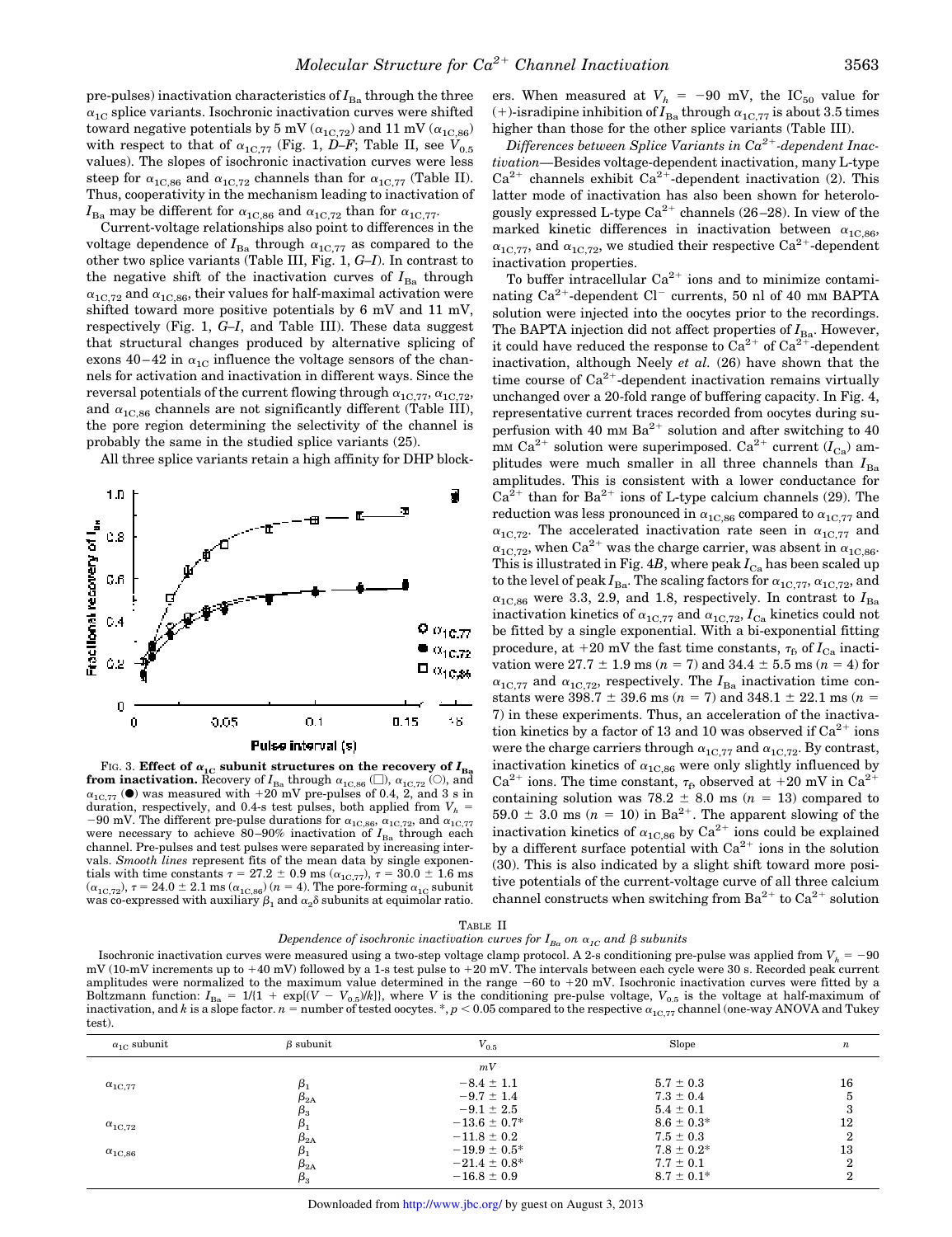#### TABLE III

*Dependence of parameters of current-voltage relationships on*  $\alpha_{1C}$  *and*  $\beta$  *subunits* 

 $I_{\text{Ba}}$  was measured with 30 s intervals between 1-s test pulses in the range of  $-40$  to  $+100$  mV (10-mV increments) applied from  $V_h = -90$  mV. In all cases the subunit composition of the analyzed channels was  $\alpha_{1C} \beta : \alpha_2 \delta(1:1:1)$ , moles). *I-V* curves were fitted by  $\hat{I}_{Ba} = G_{max} (V - E_{rev})/(1 +$  $\exp[(V - V_{0.5})/k_L]$ , where  $G_{\text{max}} = \text{maximum conductance}, E_{\text{rev}} = \text{reversal potential}, V_{0.5} = \text{voltage at 50\% of } I_{\text{Ba}}$  activation, and  $k_L = \text{slope factor}$ .  $n =$  number of tested oocytes. Inhibition of  $I_{\text{Ba}}$  by isradipine (IC<sub>50</sub>) has been measured at a test potential of +20 mV from a  $V_h = -90$  mV without correction for endogenous DHP-insensitive  $I_{\text{Ba}}^*$ ,  $p < 0.05$  compared to the respective  $\alpha_{1C,77}$  channel (one-way ANOVA and Tukey test).

| Subunit                |                       |                   |                |                  |                  |                  |                                  |  |
|------------------------|-----------------------|-------------------|----------------|------------------|------------------|------------------|----------------------------------|--|
| $\alpha_{1C}$          | β                     | $I_{Ba(max)}$     | $E_{\rm rev}$  | $V_{0.5}$        | $k_{I\text{-}V}$ | $\boldsymbol{n}$ | $IC_{50}$ for isradipine $(n)$   |  |
|                        |                       | μA                | mV             | mV               |                  |                  | $n$ <sub>M</sub>                 |  |
| $\alpha_{1C.77}$       | $\beta_1$             | $1.47 \pm 0.14$   | $59.8 \pm 0.9$ | $-0.3 \pm 1.1$   | $-5.6 \pm 0.3$   | 18               | $146.2 \pm 12.2$ (34)            |  |
|                        | $\beta_{2\mathrm{A}}$ | $0.58 \pm 0.11$   | $58.0 \pm 0.7$ | $2.2 \pm 1.0$    | $-7.0 \pm 0.4$   | 4                |                                  |  |
|                        | $\beta_3$             | $1.13 \pm 0.02$   | $59.3 \pm 0.2$ | $0.4 \pm 1.1$    | $-4.8 \pm 0.2$   | $\overline{2}$   |                                  |  |
| $\alpha_{1C.72}$       | $\beta_1$             | $0.99 \pm 0.12$   | $60.3 \pm 0.8$ | $5.7 \pm 2.0$    | $-6.6 \pm 0.3$   | 12               | $39.8 \pm 6.2$ (10) <sup>*</sup> |  |
|                        | $\beta_{2A}$          | $1.23 \pm 0.26$   | $63.7 \pm 2.3$ | $5.9 \pm 5.7$    | $-6.5 \pm 0.6$   | 3                |                                  |  |
| $\alpha_{1{\rm C},86}$ | $\beta_1$             | $0.78 \pm 0.15^*$ | $62.5 \pm 1.2$ | $11.5 \pm 1.8^*$ | $-7.5 \pm 0.3^*$ | 10               | $37.7 \pm 5.1$ (9)*              |  |
|                        | $\beta_{2A}$          | $1.04 \pm 0.54$   | $63.2 \pm 4.9$ | $8.0 \pm 1.0$    | $-7.1 \pm 0.9$   | $\overline{2}$   |                                  |  |
|                        | $\beta_{3}$           | $0.60 \pm 0.03$   | $63.0 \pm 0.5$ | $15.8 \pm 0.7$   | $-9.0 \pm 0.1^*$ | $\overline{2}$   |                                  |  |





FIG. 4.  $Ca^{2+}$ -dependent inactivation occurs in  $\alpha_{1C,72}$  and  $\alpha_{1C,77}$ **but not in**  $\alpha_{1C,86}$ ,  $I_{Ba}$  and  $I_{Ca}$  through  $\alpha_{1C,77}$ ,  $\alpha_{1C,72}$ , and  $\alpha_{1C,86}$  were recorded in *Xenopus* oocytes after injection of 50 nl of 40 mm BAPTA. Current traces were evoked by 400-ms depolarizing steps from  $V_h$  =  $-90$  mV to  $+20$  mV. The oocytes were superfused by a bath solution containing 40 mM Ba<sup>2+</sup> or 40 mM  $\text{Ca}^{2+}$ . *A*,  $I_{\text{Ba}}$  and  $I_{\text{Ca}}$  recorded from the same oocyte expressing either  $\alpha_{1C,77}$ ,  $\alpha_{1C,72}$ , or  $\alpha_{1C,86}$ . *B*,  $I_{Ca}$  traces from *panel A* normalized to peak  $I_{Ba}$  show that Ca<sup>2+</sup>-dependent inactivation is present in  $\alpha_{1C,77}$  and  $\alpha_{1C,72}$  but absent in  $\alpha_{1C,86}$ . The individual  $\alpha_{1C}$ subunits were co-expressed with auxiliary  $\beta_1$  and  $\alpha_2\delta$  subunits in an equimolar ratio.

## (Fig. 5, *B–D*, *filled triangles*).

 $Ca<sup>2+</sup>$ -induced inactivation is dependent upon the size of  $Ca<sup>2+</sup>$  influx through the channel pore (2). This can be studied by applying a double-pulse protocol as shown in Fig. 5*A* (*upper panel*). The duration of the pre-pulse was 400 ms. A pulse interval of 50 ms was chosen, which was long enough to minimize incomplete recovery from partial inactivation during the pulse intervals. The test pulse was always to  $+20$  mV and also lasted 400 ms. The interval between cycles was 30 s. Representative current traces for  $\alpha_{1C,77}$  at the pre-pulse potentials  $-40$  mV,  $+20$  mV, and  $+80$  mV for  $I_{Ba}$  (*middle panel*) and  $I_{Ca}$  $(bottom panel)$  are shown in Fig. 5A. In Ba<sup>2+</sup> solution, increasing pre-pulse potentials led to a persistent reduction (23.1%) of  $I_{Ba}$  through  $\alpha_{1C,77}$  at the test pulse (Fig. 5, *A* and *B*). This is due to incomplete recovery from partial inactivation under these experimental conditions (data not shown). By contrast, with  $Ca^{2+}$  as charge carrier, the test pulse current  $(I_{TP})$  exhibited a bell-shaped relation as a function of the pre-pulse potential (Fig. 5*B*). It was inversely related to the current amplitudes at the pre-pulse potentials  $(I_{\text{PP}})$ . The maximal current reduction of  $I_{\text{TP}}$  in Ca<sup>2+</sup> solution was 53.5%, and became less with further depolarization during pre-pulses (Fig. 5, *A* and *B*). This is a strong indication for  $Ca^{2+}$ -dependent inactivation triggered by  $Ca^{2+}$  influx through  $\alpha_{1C,77}$  channels. Application of the same

protocol to  $\alpha_{1C,72}$  (Fig. 5*C*) resulted in a similar relationship between  $I_{\text{PP}}$  and  $I_{\text{TP}}$  as with  $\alpha_{1C,77}$ . The maximal current reductions were  $15.9\%$  in Ba<sup>2+</sup> solution and 48.9% in Ca<sup>2+</sup> solution. However, for  $\alpha_{1C,86}$  (Fig. 5*D*) the relationships between  $I_{\text{PP}}$  and  $I_{\text{TP}}$  in Ba<sup>2+</sup> and Ca<sup>2+</sup> solutions (maximal current reductions were 22.8% and 24.3%, respectively) were almost identical and comparable to those obtained with  $\alpha_{1C,77}$  and  $\alpha_{1C,72}$  in Ba<sup>2+</sup> solution. This provides further evidence that  $\alpha_{1C,86}$  lacks Ca<sup>2+</sup>-dependent inactivation.

### DISCUSSION

Alternative splicing of the  $\alpha_1$  subunit of voltage-dependent  $Ca<sup>2+</sup>$  channels contributes to the structural diversity of these ion channels, but only little is known about its functional importance. It has been shown that alternative splicing of the gene encoding the  $\alpha_{1C}$  subunit of L-type Ca<sup>2+</sup> channels contributes to differences in the voltage dependence of the sensitivity toward DHPs (16) and to the DHP tissue selectivity (31). In this study we have investigated electrophysiologically three putative splice variants of the human class C L-type  $\text{Ca}^{2+}$  channel.

We show that a segment of 80 amino acids replaced in  $\alpha_{1C,77}$ by a nonidentical sequence of 81 amino acids of  $\alpha_{1C,86}$  in the second quarter of the 662-amino acid carboxyl-terminal tail (1572–1651) caused a 10-fold increase in the rate of inactivation, an 11-mV hyperpolarizing shift in the voltage dependence of inactivation, and elimination of  $Ca^{2+}$ -dependent inactivation, as well as an increase in the affinity of the channel to the DHP blocker  $(+)$ -isradipine. Some but not all of these effects were also partially visible in the  $\alpha_{1C,72}$  channel. It is structurally identical to the reference 2138-amino acid  $\alpha_{1C,77}$  channel, except for an insertion of 19 amino acids at position 1575 between sequences encoded by exons 40 and 41. There was a 5-mV hyperpolarizing shift of the voltage dependence of inactivation, the kinetics of inactivation of  $I_{Ba}$  through  $\alpha_{1C,72}$  was only 20% faster than that through  $\alpha_{1C,77}$  (Table I), and the DHP sensitivity of  $\alpha_{1C,72}$  was the same as that of  $\alpha_{1C,86}$  but about 4 times higher than that of  $\alpha_{1C,77}$  (Table III).

Over the last few years, a multitude of studies have shed light on the molecular basis of  $Ca^{2+}$  channel inactivation. It has been suggested that voltage- and  $Ca^{2+}$ -dependent inactivation are regulated by distinct sites on the  $\alpha_{1C}$  subunit (32). The structural determinants for voltage-dependent inactivation have been attributed to sequences near or in the S6 segments of domains I, III, and IV of the  $\alpha_1$  subunit (33, 34). Substituting as few as 9 amino acids from a rapidly inactivating class A  $Ca^{2+}$  channel near the transmembrane region IS6 for homologous residues in the  $\alpha_{1C}$  subunit was sufficient to transform  $\alpha_{1C}$  into a fast inactivating channel (33). More recently several studies have implicated carboxyl-terminal seg-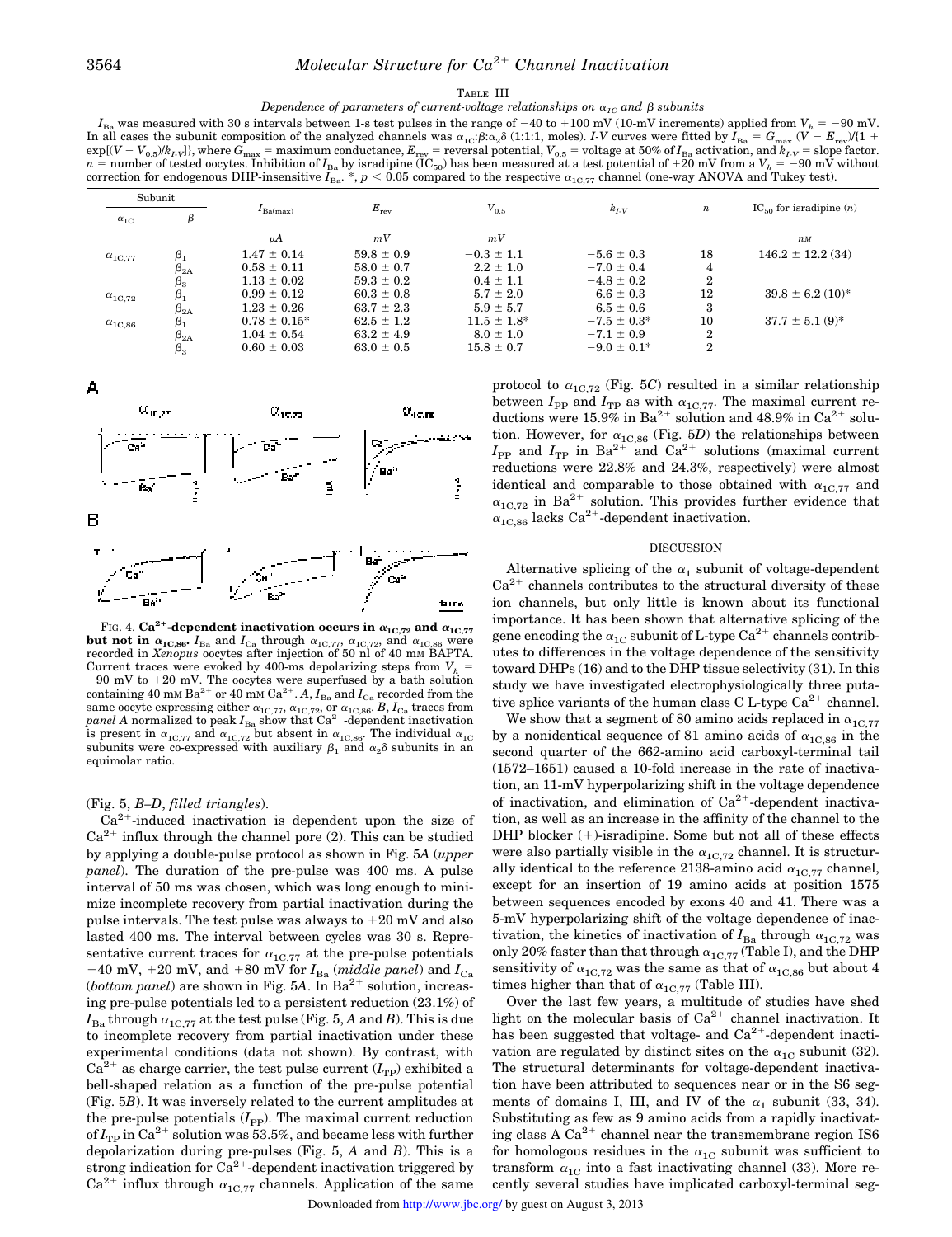FIG. 5. **Ca2**<sup>1</sup> **-dependent inactivation** in  $\alpha_{1C,72}$  and  $\alpha_{1C,77}$  requires  $Ca^{2+}$  in**flux.**  $I_{Ba}$  and  $I_{Ca}$  in BAPTA-injected oocytes were elicited by a double-pulse voltage protocol (*A*). 400-ms depolarizing prepulses, applied in 10-mV increments from  $-90$  mV to voltages ranging from  $-40$  mV to  $+80$  mV were followed by a 400-ms test pulse to  $+20$  mV after a 50-ms pulse interval at  $-90$  mV. Representative current traces through  $\alpha_{1C,77}$  recorded from an oocyte superfused sequentially by 40 mM  $Ba^{2+}$  or 40 mm  $Ca^{2+}$  solutions are shown underneath the pulse protocol for prepulse potentials of  $-40$ ,  $+20$ , and  $+80$ mV. *B–D*, peak current amplitudes at prepulses  $(A)$  and test-pulses  $(\triangle)$  were normalized to the pre-pulse peak current at 120 mV and plotted *versus* the pre-pulse potential. The double-pulse protocol was applied to oocytes expressing  $\alpha_{1C,77}$  (*B*,  $n = 4$ ),  $\alpha_{1C,72}$  (*C*,  $n = 4$ ), and  $\alpha_{1C,86}$  (*D*,  $n = 7$ ) with 40 mm Ba<sup>2+</sup> (*left panel*) and 40 mm Ca2<sup>1</sup> (*right panel*) as charge carrier. The individual  $\alpha_{1C}$  subunits were co-expressed with auxiliary  $\beta_1$  and  $\alpha_2\delta$  subunits in an equimolar ratio.



ments as being involved in voltage-dependent inactivation (15, 35).

The membrane-spanning regions, and consequently the voltage sensor in the S4 segments (36), are structurally identical in all three splice variants of  $\alpha_{1C}$  studied in our work. The new amino acid sequences in the cytoplasmic carboxyl-terminal tail, encoded by alternative exons in  $\alpha_{1{\rm C},72}$  and  $\alpha_{1{\rm C},86}$ , do not show hydrophobic stretches that would suggest their insertion into the plasma membrane. The differences in the voltage dependence of gating between  $\alpha_{1C,77}$ ,  $\alpha_{1C,72}$ , and  $\alpha_{1C,86}$  may, therefore, be due to an altered interaction of cytoplasmic amino acid sequences with the intramembrane voltage sensor in the S4 segments of the  $\alpha_{1C}$  protein. For example, a direct interaction of the amino acids encoded by exons 40–42 with the cytoplasmic ends of the charged transmembrane segments S4 may affect the mobility of the charged regions in response to a change in the transmembrane electric field (37). This could influence the transitions between open and closed states of the channel depending on the conformational flexibility of the cytoplasmic polypeptide chains, which may be highest for the  $\alpha_{1C,86}$  channel. However, we cannot rule out that the fast inactivation observed in  $\alpha_{1C,86}$  may be due to some modulatory effect on the interaction with auxiliary subunits, which are known to influence  $Ca^{2+}$  channel inactivation properties (38).

 $Ca<sup>2+</sup>$ -dependent inactivation seems to be mediated directly by binding of  $Ca^{2+}$  ions to the channel (39). Elimination of the  $Ca<sup>2+</sup>$  selectivity by the E1145Q mutation in the pore region of repeat III of rabbit cardiac  $\alpha_{1C}$  was associated with a loss of  $Ca<sup>2+</sup>$ -dependent inactivation (27). A  $Ca<sup>2+</sup>$  binding site has also been implicated for a carboxyl-terminal segment near the transmembrane region IVS6 that includes a putative  $Ca^{2+}$ binding EF-hand motif (40–42). This motif is essential for  $Ca<sup>2+</sup>$ -dependent inactivation, although additional residues downstream to the EF-domain are required to exhibit the full effect (42–45). On the other hand, neither truncation of up to 70% of the carboxyl-terminal tail of cloned  $\alpha_{1C}$  subunits (15, 28) nor cytoplasmic modification by trypsin of cloned cardiac  $Ca^{2+}$ channels in HEK 293 cells (15) and endogenous  $Ca^{2+}$  channels in ventricular myocytes  $(35)$  had any effect on  $Ca^{2+}$ -dependent inactivation. However, in another study,  $Ca^{2+}$ -dependent inactivation in ventricular myocytes was abolished by trypsin digestion (46), indicating that there is a limit to the extent by which the carboxyl terminus can be shortened before inactivation is impaired.

Our data show that substituting a stretch of 81 amino acids of  $\alpha_{1C,86}$  for a segment of 80 amino acids in  $\alpha_{1C,77}$  not only affects voltage-dependent inactivation, it also eliminates  $Ca^{2+}$ dependent inactivation. This substitution left the four putative transmembrane domains and the EF-hand motif intact. These structural regions are identical in both  $\alpha_{1C}$  constructs. Thus, our study supports recent observations (43–45) suggesting that the EF-hand motif is not the only determinant of  $\widetilde{Ca}^{2+}$ -dependent inactivation (42). We could narrow down a carboxyl-terminal regulatory domain to a segment of maximally 81 amino acids.

Our studies have shown an alternatively spliced segment in the carboxyl terminus of the human  $\alpha_{1{\rm C}}$  subunit, which determines inactivation properties of the  $Ca^{2+}$  channel. It remains to be elucidated which parts and residues encoded by exons 40–42 are involved in voltage-dependent inactivation and whether these same sites are responsible for abolishing  $Ca^{2+}$ dependent inactivation of  $\alpha_{1C,86}$ . Furthermore, it will be of great importance to clarify whether an  $\alpha_{1C,86}$ -like splice variant is a functional class  $\overrightarrow{C}$   $\overrightarrow{Ca}^{2+}$  channel in the brain.

*Acknowledgments—*We thank F. Hofmann (Munich) and V. Flockerzi (Heidelberg) for a gift of clones of  $\beta$  and  $\alpha_2\delta$  subunits, J. Tytgat (Leuven) for providing pGEMHE, H. Porzig and K. Baltensperger for reading the manuscript, and H. Van Hees for excellent technical assistance.

## REFERENCES

- 1. Birnbaumer, L., Campell, K. P., Catterall, W. A., Harpold, M. M., Hofmann, F., Horne, W. A., Mori, Y., Schwartz, A., Snutch, T. P., Tanabe, T., and Tsien, R. W. (1994) *Neuron* **13,** 505–506
- 2. Eckert, R., and Chad, J. E. (1984) *Prog. Biophys. Mol. Biol.* **44,** 215–267
- 3. Regulla, S., Schneider, T., Nastainczyk, W., Meyer, H. E., and Hofmann, F. (1991) *EMBO J.* **10,** 45–49
- 4. Catterall, W. A., and Striessnig, J. (1992) *Trends Pharmacol. Sci.* **13,** 256–262 5. Tang, S., Yatani, A., Bahinski, A., Mori, Y., and Schwartz, A. (1993) *Neuron* **11,**
- 1013–1021 6. Bangalore, R., Baindur, N., Rutledge, A., Triggle, D. J., and Kass, R. S. (1994)
- *Mol. Pharmacol.* **46,** 660–666 7. Grabner, M., Wang, Z., Hering, S., Striessnig, J., and Glossmann, H. (1996)
- *Neuron* **16,** 207–218 8. Catterall, W. A. (1991) *Science* **253,** 1499–1500
- 9. Hofmann, F., Biel, M., and Flockerzi, V. (1994) *Annu. Rev. Neurosci.* **17,**
- 399–418 10. Mikami, A., Imoto, K., Tanabe, T., Niidome, T., Mori, Y., Takeshima, H.,
- Narumiya, S., and Numa, S. (1989) *Nature* **340,** 230–233
- 11. Soldatov, N. M. (1994) *Genomics* **22,** 77–87
- 12. Perez-Reyes, E., Wei, X., Castellano, A., and Birnbaumer, L. (1990) *J. Biol. Chem.* **265,** 20430–20436
- 13. Soldatov, N. M. (1992) *Proc. Natl. Acad. Sci. U. S. A.* **89,** 4628–4632